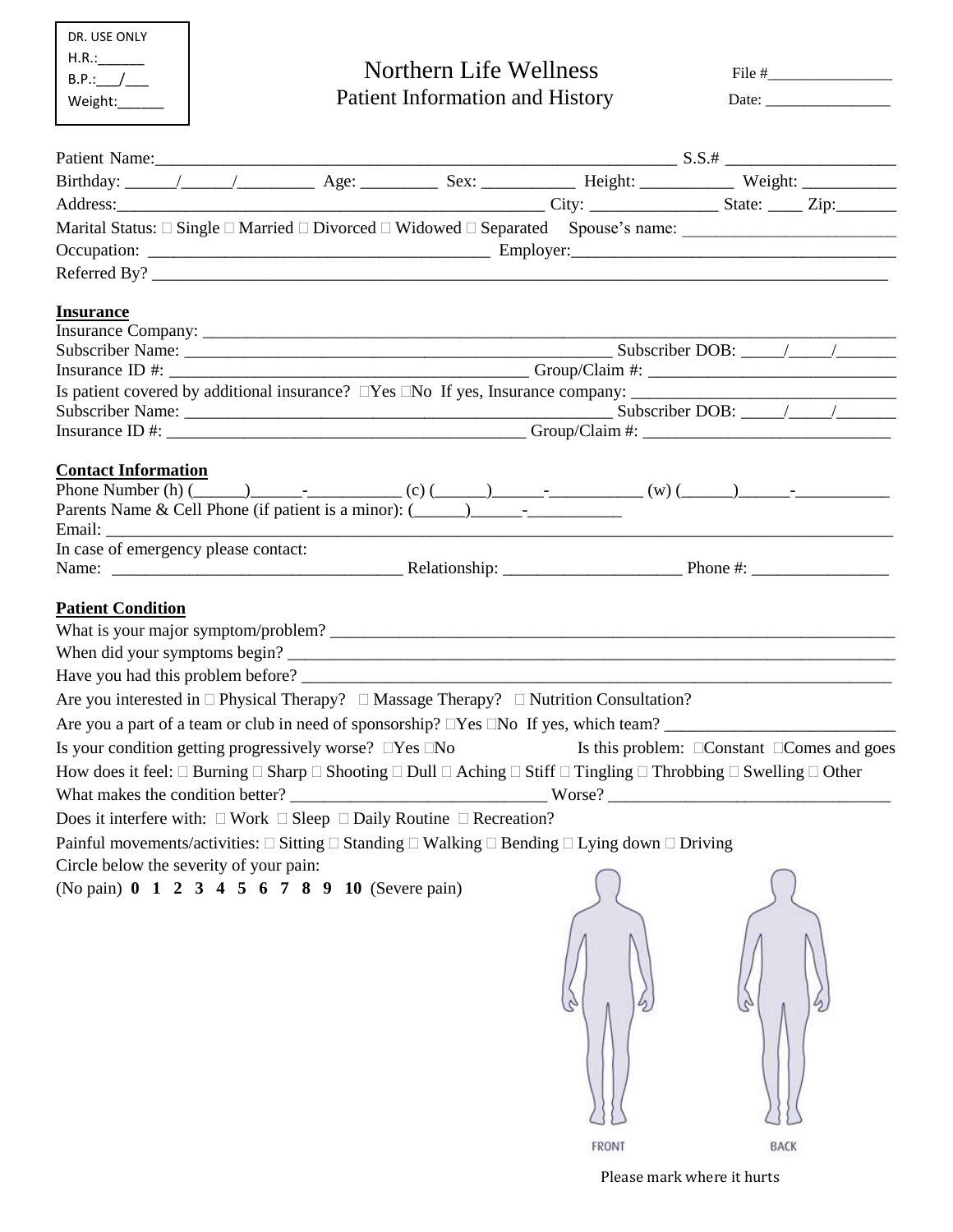#### **Health History**

| What other treatments have you had for this condition? □Chiropractic □Orthopedic □Neurologist □Physical Therapy<br>$\Box$ Medication $\Box$ Surgery<br>Previous Chiropractic care? □No □Yes<br><b>Females:</b> Are you pregnant: $\Box$ Yes $\Box$ No<br>for any effects on a fetus potentially present"<br>Check any of the following conditions you have had:<br>$\Box$ Aids/HIV<br>$\Box$ Allergies<br>$\Box$ Anxiety/Depression<br>$\Box$ Arm/Shoulder pain<br>$\Box$ Arthritis<br>$\Box$ Asthma<br>$\Box$ Bladder problems | Name & Location of Clinic:                                                                                                                                                                                                                                                                              |                                                                                                                                                                                                                                                                                                                |
|---------------------------------------------------------------------------------------------------------------------------------------------------------------------------------------------------------------------------------------------------------------------------------------------------------------------------------------------------------------------------------------------------------------------------------------------------------------------------------------------------------------------------------|---------------------------------------------------------------------------------------------------------------------------------------------------------------------------------------------------------------------------------------------------------------------------------------------------------|----------------------------------------------------------------------------------------------------------------------------------------------------------------------------------------------------------------------------------------------------------------------------------------------------------------|
|                                                                                                                                                                                                                                                                                                                                                                                                                                                                                                                                 |                                                                                                                                                                                                                                                                                                         |                                                                                                                                                                                                                                                                                                                |
|                                                                                                                                                                                                                                                                                                                                                                                                                                                                                                                                 |                                                                                                                                                                                                                                                                                                         |                                                                                                                                                                                                                                                                                                                |
|                                                                                                                                                                                                                                                                                                                                                                                                                                                                                                                                 |                                                                                                                                                                                                                                                                                                         |                                                                                                                                                                                                                                                                                                                |
|                                                                                                                                                                                                                                                                                                                                                                                                                                                                                                                                 |                                                                                                                                                                                                                                                                                                         |                                                                                                                                                                                                                                                                                                                |
|                                                                                                                                                                                                                                                                                                                                                                                                                                                                                                                                 |                                                                                                                                                                                                                                                                                                         |                                                                                                                                                                                                                                                                                                                |
|                                                                                                                                                                                                                                                                                                                                                                                                                                                                                                                                 | Previous Physical Therapy? $\Box$ No $\Box$ Yes                                                                                                                                                                                                                                                         |                                                                                                                                                                                                                                                                                                                |
|                                                                                                                                                                                                                                                                                                                                                                                                                                                                                                                                 |                                                                                                                                                                                                                                                                                                         |                                                                                                                                                                                                                                                                                                                |
|                                                                                                                                                                                                                                                                                                                                                                                                                                                                                                                                 | My signature indicates that, "This is to certify, to the best of my knowledge that I am not pregnant at this time. I hereby<br>authorize the Wellness Clinic to take X-Rays as necessary to determine the status of my spine. I will assume all responsibility                                          |                                                                                                                                                                                                                                                                                                                |
|                                                                                                                                                                                                                                                                                                                                                                                                                                                                                                                                 |                                                                                                                                                                                                                                                                                                         |                                                                                                                                                                                                                                                                                                                |
|                                                                                                                                                                                                                                                                                                                                                                                                                                                                                                                                 |                                                                                                                                                                                                                                                                                                         |                                                                                                                                                                                                                                                                                                                |
| $\Box$ Cancer<br>$\Box$ Chronic fatigue<br>$\Box$ Deafness<br>$\Box$ Diabetes<br>$\Box$ Digestion problems<br>$\Box$ Earache                                                                                                                                                                                                                                                                                                                                                                                                    | $\Box$ Ear ringing<br>$\Box$ Epilepsy<br>$\Box$ Headaches<br>$\Box$ Headaches-Migraine<br>□ Heart disease<br>$\Box$ Hemorrhoids<br>$\Box$ Herniated disk<br>$\Box$ High blood pressure<br>$\Box$ Insomnia<br>$\Box$ Irregular cycle<br>$\Box$ Kidney problem<br>$\Box$ Leg pain<br>$\Box$ Low back pain | $\Box$ Neck Pain<br>$\Box$ Osteoporosis<br>$\Box$ Poor circulation<br>$\Box$ Prostate problems<br>$\Box$ Rheumatoid Arthritis<br>$\Box$ Sciatica<br>$\Box$ Shingles<br>$\Box$ Sinus infection<br>$\Box$ Stroke<br>$\Box$ Thyroid problems<br>$\Box$ TMJ<br>$\Box$ Venereal disease<br>$\Box$ Vertigo/Dizziness |
|                                                                                                                                                                                                                                                                                                                                                                                                                                                                                                                                 |                                                                                                                                                                                                                                                                                                         |                                                                                                                                                                                                                                                                                                                |
| <b>Stressors</b><br>Smoking<br>Alcohol<br>Coffee/Caffeine<br><b>High Stress Level</b>                                                                                                                                                                                                                                                                                                                                                                                                                                           | Exercise: $\Box$ None $\Box$ Moderate $\Box$ Daily $\Box$ Heavy                                                                                                                                                                                                                                         |                                                                                                                                                                                                                                                                                                                |
| Have you had any:                                                                                                                                                                                                                                                                                                                                                                                                                                                                                                               | <b>Description</b>                                                                                                                                                                                                                                                                                      | <b>Date</b>                                                                                                                                                                                                                                                                                                    |
|                                                                                                                                                                                                                                                                                                                                                                                                                                                                                                                                 |                                                                                                                                                                                                                                                                                                         |                                                                                                                                                                                                                                                                                                                |
|                                                                                                                                                                                                                                                                                                                                                                                                                                                                                                                                 |                                                                                                                                                                                                                                                                                                         |                                                                                                                                                                                                                                                                                                                |
| Significant Family Histoy: Significant Family Histoy:                                                                                                                                                                                                                                                                                                                                                                                                                                                                           |                                                                                                                                                                                                                                                                                                         |                                                                                                                                                                                                                                                                                                                |

# **X I hereby authorize this office and its doctors to administer care to myself or my child as they deem necessary.**

Date:\_\_\_\_\_\_\_\_\_\_\_\_\_\_\_\_Signature\_\_\_\_\_\_\_\_\_\_\_\_\_\_\_\_\_\_\_\_\_\_\_\_\_\_\_\_\_\_\_\_\_\_\_\_\_\_\_\_\_\_\_\_\_\_\_\_\_\_\_ Parent (if minor)\_\_\_\_\_\_\_\_\_\_\_\_\_\_\_\_\_\_\_\_\_\_\_\_\_\_\_\_\_\_\_\_\_\_\_\_\_\_\_\_\_\_\_\_\_\_\_\_\_\_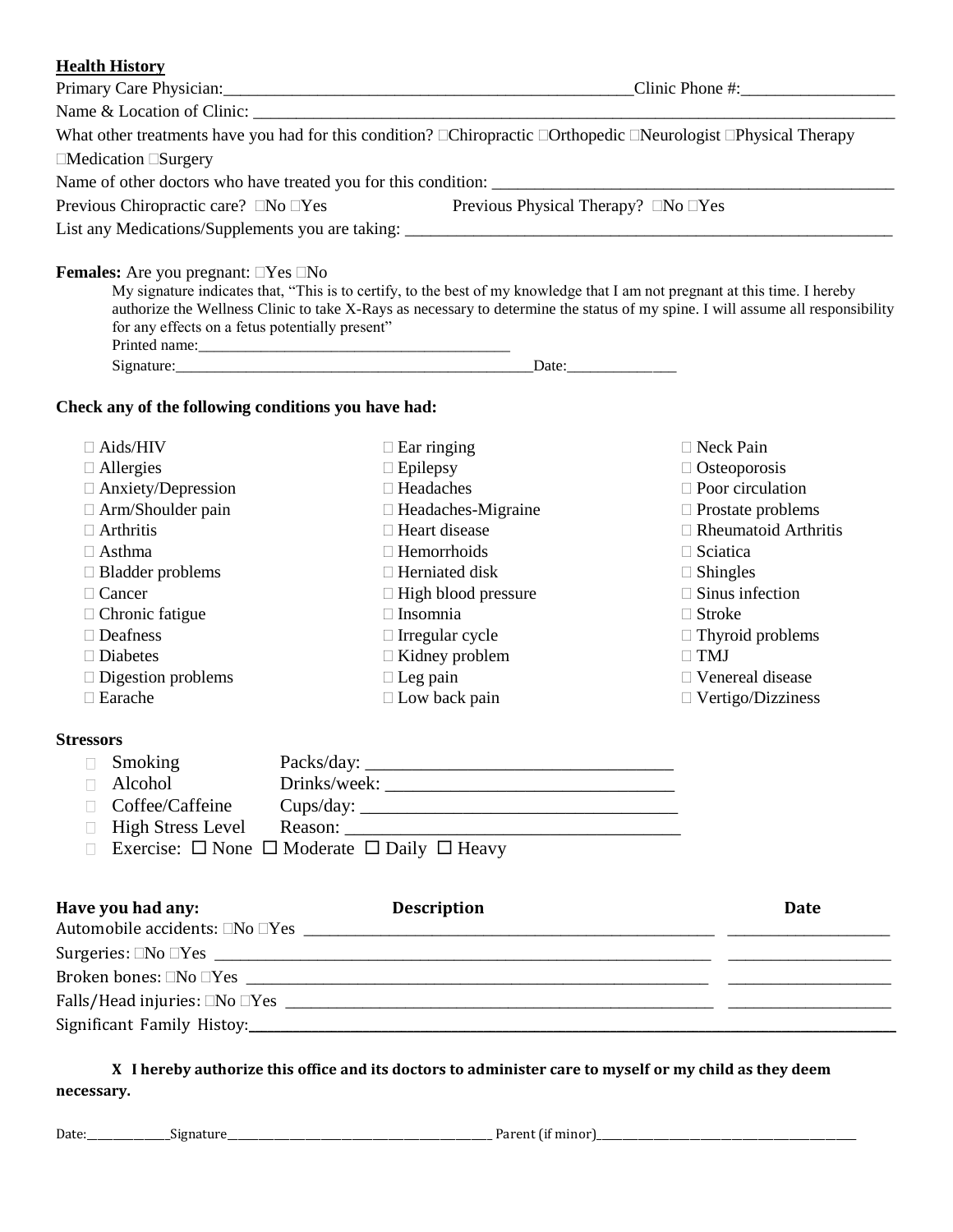#### **The Health Care Information Rights of Our Patients and Clients Include:**

**Your Right to Revoke Consent:** You may revoke consent to use or disclose your health information at any time; however, your revocation must be in writing; there are two circumstances under which we will not be able to honor your revocation request: 1) Your health information was released prior to receipt of your request to revoke your consent; and 2) Were you required to give your authorization as a condition for obtaining insurance, the insurance company may have a right to your health information if they decide to contest any of your claims.

**Your Right to Limit Uses or Disclosures:** You have a right to limit the use or disclosure of your personal health information. To do so you must inform us, in writing, of any health care providers, hospitals, employers, insurers or other individuals or organizations that you do not want us to disclose your health information to. We are not required to agree to your restrictions; however, if we agree with your restrictions, the restriction is binding on us.

**Your Right to Receive Confidential Communication Regarding Your Health Information:** We normally provide information about your health to you in person at the time you receive services from us. We may also mail you information regarding your health or about the status of your account. We will do our best to accommodate any reasonable, written request if you would like to receive information about your health or the services we provide at a place other than your home or if you would like the information in a different form.

**Your Right to Inspect and Copy Your Health Information:** You have the right to inspect and/or copy your health information for seven years from the date that the record was created or as long as the information remains in our files; such requests must be in writing. We may refuse your request, and charge you for retrieval and copying costs, only in accordance with Minnesota law.

**Your Right to Amend Your Health Information:** You have the right to request that we amend your health information for seven years from the date that the record was created or as long as the information remains in our files. Amendment requests must be in writing and give us reason to support the change you are asking us to make; however, the clinic is not obligated to comply with your request if it is judged to be unreasonable.

**Your Right to Receive an Accounting of the Disclosures We Have Made of Your Records:** You have the right to submit a written request for an accounting of the disclosures we have made of your health information for the last six years before the date of your request. By law, such accounting requests will include all disclosures made except for those that: 1) Are required for your treatment, to obtain payment for your services or to operate our practice; 2) Were made to you; 3) We are required or permitted to make without our consent or authorization; 4) Were disclosed with your written consent; 5) Were necessary to maintain a facility directory of individuals involved with your care; 6) Were disclosed for national security or intelligence purpose; 7) Were made to correctional or law enforcement officers; or 8) Were made prior to April 14, 2003.

*We will provide the first accounting within any 12-month period without charge. Retrieval and copying fees complying with Minnesota law may be charged for any additional accounting requests during the same 12-month period. When you make your request we will tell you the amount of the fee and you will have the opportunity to withdraw or modify your request.*

**Your Right to Obtain a Paper Copy of This Notice:** You may request a copy of this notice at any time.

Your Right to Complain: You may complain to us if you feel that we have violated your privacy rights. We respect your right to do so and will not take any action against you if you do file a complaint. For further information about our privacy policies and practices, to express a concern or to file a complaint, please contact the Compliance/Privacy Officer at:

> **Jeffrey W. Danielson, D.C. Northern Life Wellness 13955 W. Preserve Blvd., Ste. 200 Burnsville, MN 55337 (952) 890-0804**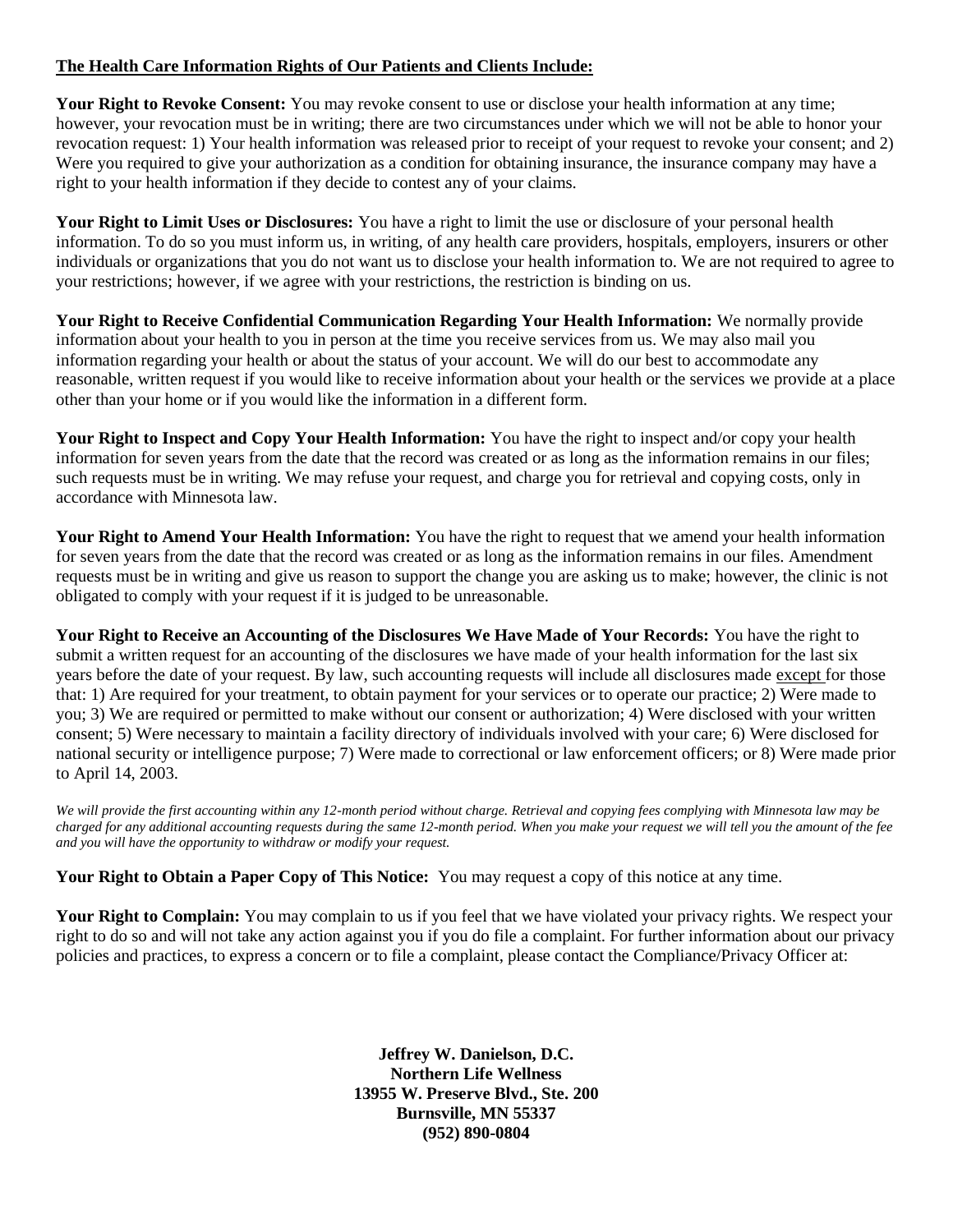# **Northern Life Wellness**

# **CONSENT/AUTHORIZATION FOR USE AND DISCLOSURE OF PROTECTED HEALTH INFORMATION**

#### *OUR PRIVACY PLEDGE: Northern Life Wellness is concerned with and committed to the protection of our patients' privacy and ensuring the confidentiality of personal health information entrusted to us.*

Ways in which the clinic may use or disclose your health care information include, but are not limited to:

- Another provider or facility for the purpose of diagnosis, assessment or treatment of your health condition.
- Another party, such as insurance carrier, HMO or employer for the purpose of receiving payment for services rendered to you.
- The use of that information within our practice for quality control or other operational purposes.
- The use of that information to contact you by telephone, mail or e-mail with appointment reminders, information about the clinic, treatment alternatives or other health-related information that may be of interest to you.

Along with this consent form, you will be given a copy of our privacy notice that describes our privacy policies in detail. You have the right to review that notice before you sign this consent form. We reserve the right to change our privacy practices as described in that notice. The current notice, including the effective date, will be posted in the clinic and will be given to you when you come in for treatment.

**Your Right to Limit Uses or Disclosures:** You have the right to request that we do not disclose your health information to specific individuals, companies, or organizations. If you would like to place any restrictions on the use or disclosure of your health information, please let us know in writing. We are not required to agree to your restrictions; however, if we agree with your restrictions, the restriction is binding on us.

**Your Right to Revoke Your Authorization:** You may revoke any of your authorizations at any time; however, your revocation must be in writing. We will not be able to honor your revocation request if we have already released your health information before we receive your request to revoke your authorization. If you were required to give your authorization as a condition of obtaining insurance, the insurance company may have a right to your health information if they decide to contest any of your claims.

#### **YOU HAVE A RIGHT TO REFUSE CONSENT FOR DISCLOSURE OF YOUR PERSONAL HEALTH INFORMATION. WITHOUT YOUR CONSENT, HOWEVER, NORTHERN LIFE WELLNESS WILL NOT BE ABLE TO SUBMIT CLAIMS TO INSURANCE CARRIERS OR OTHER THIRD PARTY PAYERS AND MAY NOT ACCEPT YOU AS A PATIENT/CLIENT.**

# **Initial Here**

**[ ] I acknowledge receipt of Northern Life Wellness's Notice of Privacy Practices**

**\_\_\_\_\_\_\_\_\_\_\_\_\_\_\_\_\_\_\_\_\_\_\_\_\_\_\_\_\_\_\_\_\_\_\_\_\_\_ \_\_\_\_\_\_\_\_\_\_\_\_\_\_\_\_\_\_\_\_\_\_\_\_\_\_\_\_\_\_\_\_\_\_\_\_\_\_\_\_\_**

**By signing below, I give consent to Northern Life Wellness clinicians or staff to disclose my personal health information.**

**\_\_\_\_\_\_\_\_\_\_\_\_\_\_\_\_\_\_\_\_\_\_\_\_\_\_\_\_\_\_\_\_\_\_\_\_\_\_**

**\_\_\_\_\_\_\_\_\_\_\_\_\_\_\_\_\_\_\_\_\_\_\_\_\_\_\_\_\_\_\_\_\_\_\_\_\_\_ \_\_\_\_\_\_\_\_\_\_\_\_\_\_\_\_\_\_\_\_\_\_\_\_\_\_\_\_\_\_\_**\_\_\_\_\_\_\_\_\_\_ **Printed Name Parent or Guardian (if a minor)** 

**Signature Date**

**Date**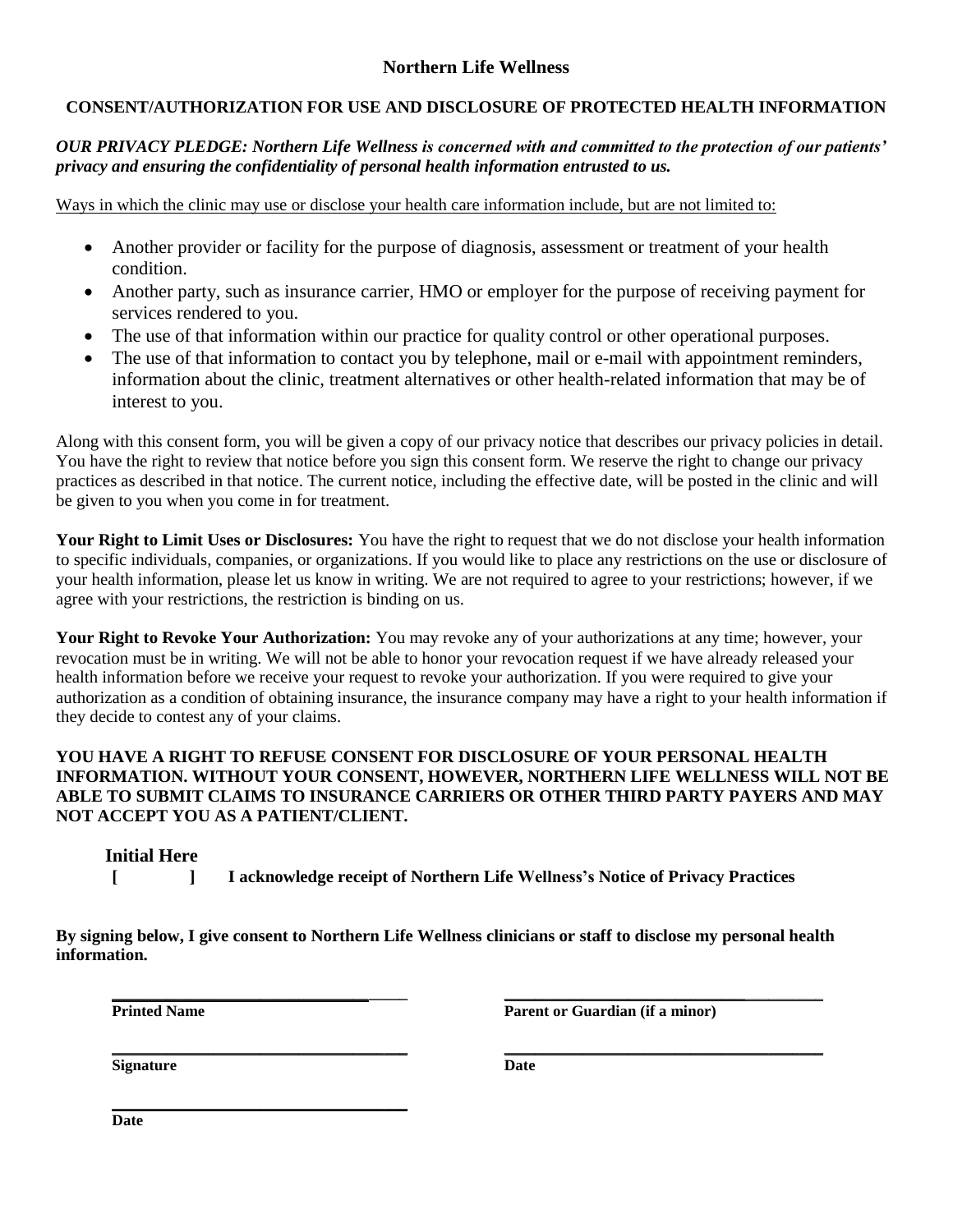# **PROFESSIONAL FEE SCHEDULE**

#### **INITIAL VISIT AND STANDARD VISITS**

#### **USUAL AND CUSTOMARY PHYSICAL THRAPY FEES**

| Consultation                           | No Charge    | Consultation        |            | No Charge Electronic Muscle Stimulation (per unit) \$35 |      |
|----------------------------------------|--------------|---------------------|------------|---------------------------------------------------------|------|
| Examination (complexity/time based)    | $$60 - $140$ | Evaluation          | $$160-210$ | Ultrasound (per unit)                                   | \$40 |
| X-rays (per view)<br>\$60              |              | Re-evaluation       | \$85       | Therapeutic Exercises (per unit)                        | \$70 |
| Adjustment (depending on # of regions) | $$60 - $77$  | Hot/cold packs \$35 |            | Neuromuscular Re-education (per unit)                   | \$70 |
| <b>Extremity Adjustment</b>            | \$60         | Traction            | \$40       | Manual Therapy Techniques (per unit)                    | \$52 |
| Application of Ice/Hot Pack            | \$35         |                     |            | Therapeutic Activities (per unit)                       | \$58 |
| Therapies (per unit)                   | $$40 - $49$  |                     |            |                                                         |      |

Our experience has shown that it is wise to have an understanding with our patients as to our office policies and fees. This form has been prepared for your convenience and information. We offer several methods of payment for your needs. This information will enable us to better serve you and help to avoid misunderstandings in the future. Our main concern is your health and well-being, and we will do our best to help you in any way we can. A detailed outline of services charges can be provided upon request.

#### **PLAN 1: GROUP INSURANCE**

If you have insurance which covers chiropractic or physical therapy, we will bill your insurance directly. Please present your card on your first visit. Until we have the completed necessary information to verify coverage, you will be required to pay for your care. This includes any deductible or co-pay at the time of your service. In the event the insurance check should come to you, you are expected to bring the check in to us. Remember, insurance companies do not guarantee payment. Please know that we will bill the insurance company for all the services provided including but not limited to extremity adjustment, traction, neurological re-education, and soft tissue therapies. If you have questions regarding any of your billing please ask.

## **PLAN 2: HEALTH CARE MADE AFFORDABLE (HCMA)/CASH**

For those patients who qualify, we offer discounted cash agreements on a monthly block basis. Please ask for details separate to this professional fee schedule. Fees are to be paid at the time services are rendered, unless special arrangements have been made in advance. Discontinuing care before completing the agreed upon corrective or wellness care plan will cause your plan to be prorated at our regular rates for all visits from the beginning of care.

#### **PLAN 3: WORKERS COMPENSATION INJURY**

You need to report your injury to your employer and bring in insurance information. Payment for services is required until insurance information is verified. We will bill the insurance company directly.

# **PLAN 5: AUTO/PERSONAL INJURY**

You need to report the accident and present your auto insurance card to us on your first visit. Payment will be required until your coverage can be verified. We will bill the insurance company directly.

Insurance verification and authorization is not a guarantee of payment. And I further understand that such payment is not contingent on any settlement, judgment, or verdict by which I may eventually recover said fee. I understand that I may be responsible for any balance that is not paid by insurance. I authorize the Clinic to release any information regarding my treatment to any insurance company in effort to receive reimbursement for services provided. I authorize the use of this signature on all insurance submissions.

\_\_\_\_\_\_\_\_\_\_\_\_\_\_\_\_\_ \_\_\_\_\_\_\_\_\_\_\_\_\_\_\_\_\_\_\_\_\_\_\_\_\_\_\_\_\_\_\_\_\_\_ \_\_\_\_\_\_\_\_\_\_\_\_\_\_\_\_\_\_\_\_\_\_\_\_\_\_\_\_\_\_\_\_\_\_\_\_\_\_\_\_

I have read and understand all of the options available to me.